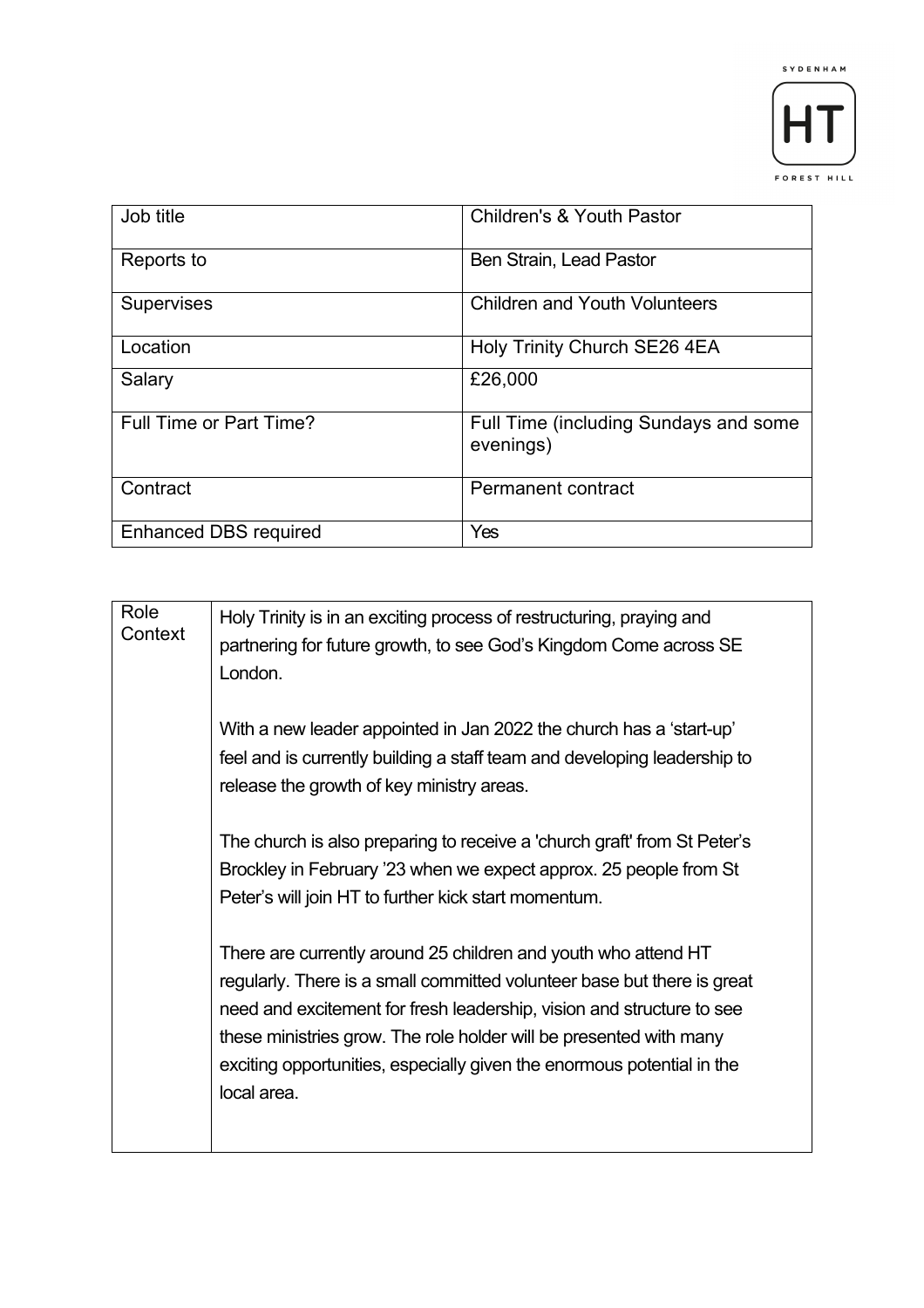

| Role    | The Children and Youth Pastor will have oversight of the Children's                                                                            |
|---------|------------------------------------------------------------------------------------------------------------------------------------------------|
| Purpose | and Youth ministry at HT both on Sundays and mid-week.                                                                                         |
|         | To create a place and culture for all children and youth where they feel<br>secure, heard and discipled, and feel confident to invite friends. |

| Responsibilities | Take a lead on and develop children's and youth ministries     |
|------------------|----------------------------------------------------------------|
|                  | through fun, dynamic and effective Sunday and mid-week         |
|                  | programmes and related activities.                             |
|                  | Identify, recruit, train and nurture new volunteer leaders for |
|                  | all groups.                                                    |
|                  | Organise, plan and develop all elements of Sunday Groups       |
|                  | session content (and lead one of the groups each week)         |
|                  | Support and encourage children and young people to grow        |
|                  | in their faith, knowledge and understanding of being a         |
|                  | disciple of Jesus, awareness and capacity to live a Spirit-    |
|                  | led life, and become active members of HT.                     |
|                  | Plan parties and pioneer new mission and community             |
|                  | opportunities for local children and youth outside HT          |
|                  | Work with, build relationship and share resources with the     |
|                  | team at St Peter's Brockley and other related churches.        |
|                  | Manage and provide pastoral support for children's and         |
|                  | youth volunteer leaders                                        |
|                  | Ensure volunteers are sufficiently trained and have good       |
|                  | knowledge of safeguarding policies and procedures              |
|                  | Ensure that safeguarding policies are followed, and that       |
|                  | robust safeguarding practise is fully embedded in all          |
|                  | aspects of the children's and youth work                       |
|                  | Ensure robust risk assessments are carried out for all         |
|                  | activities                                                     |
|                  | Devise, implement and maintain leadership and planning         |
|                  | structures for the children's and youth ministry               |
|                  | Build positive relationship with local schools (inc. HT        |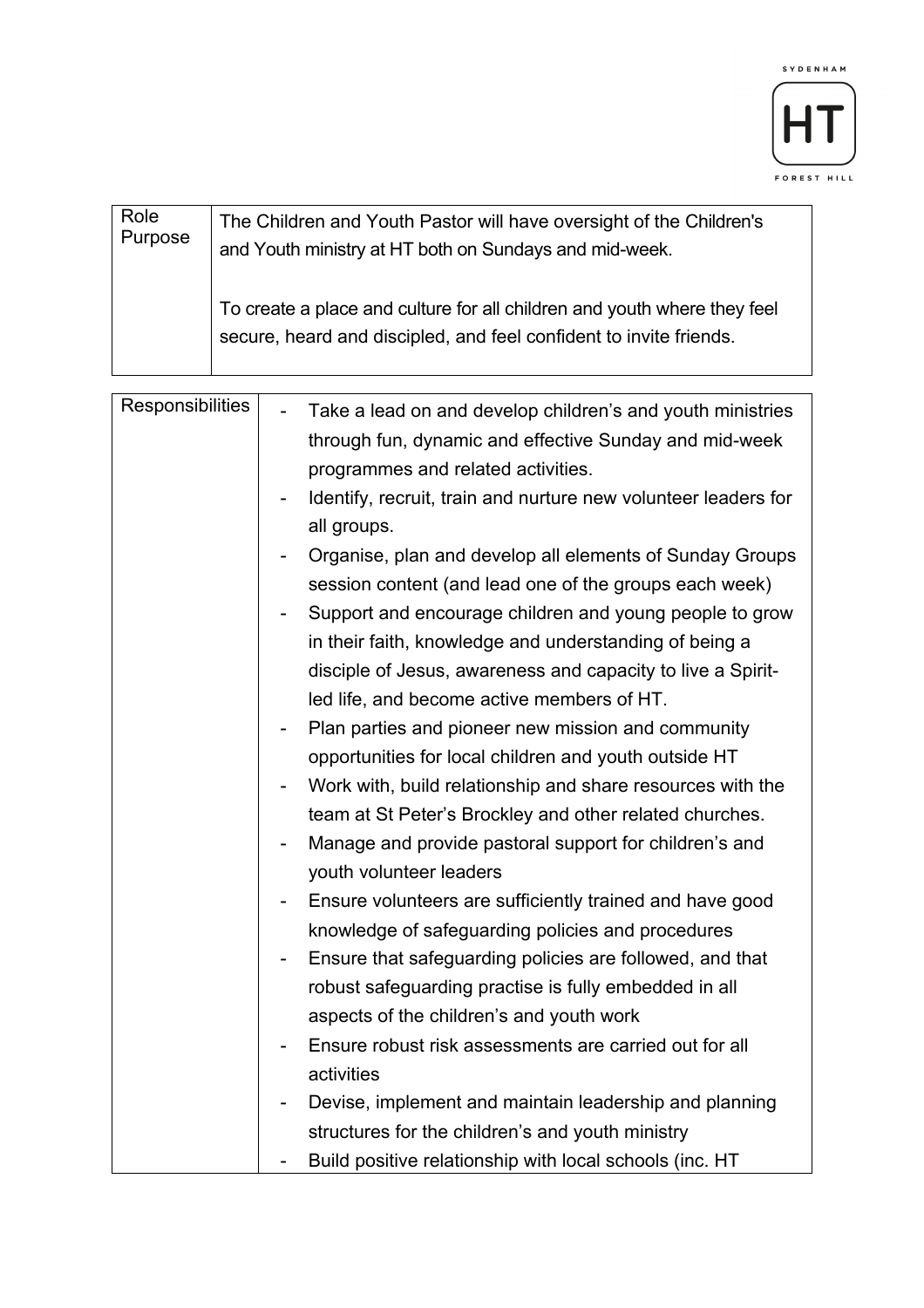

| School) and those working with children and young people                                          |
|---------------------------------------------------------------------------------------------------|
| in our local community                                                                            |
| Working alongside worship leaders to develop – family,<br>-                                       |
| children's and youth worship                                                                      |
| Working alongside other pastors to lead occasional family<br>$\overline{\phantom{a}}$<br>services |
|                                                                                                   |
| Ensure that effective administration and record keeping is<br>$\overline{\phantom{a}}$            |
| maintained for all aspects of the children's and youth work                                       |
| including:                                                                                        |
| - Attendance registers                                                                            |
| - Registration information                                                                        |
| - Safeguarding and accident records                                                               |
| - Rotas                                                                                           |
| - System for keeping planned activities and resources                                             |
|                                                                                                   |

| Experience in teaching/leading groups of children and                                        |
|----------------------------------------------------------------------------------------------|
| youth                                                                                        |
| Ability to create a dynamic and fun environment for                                          |
| children and youth of different ages and backgrounds                                         |
| Ability to communicate biblical truths in a fun and relevant<br>$\qquad \qquad \blacksquare$ |
| way for children and youth                                                                   |
| A self-starter able to work on their own initiative and                                      |
| manage their own workload well                                                               |
| Confident in interacting with parents<br>$\qquad \qquad \blacksquare$                        |
| Adaptable to new opportunities and proactively engage<br>$\qquad \qquad \blacksquare$        |
| with unexpected challenges that can occur in church life                                     |
| Good organisational and admin skills and comfortable<br>$\overline{\phantom{0}}$             |
| within a team office environment                                                             |
| Ability to run an event from initial planning to review                                      |
| Understand the importance of confidentiality and behave<br>$\qquad \qquad \blacksquare$      |
| accordingly                                                                                  |
|                                                                                              |